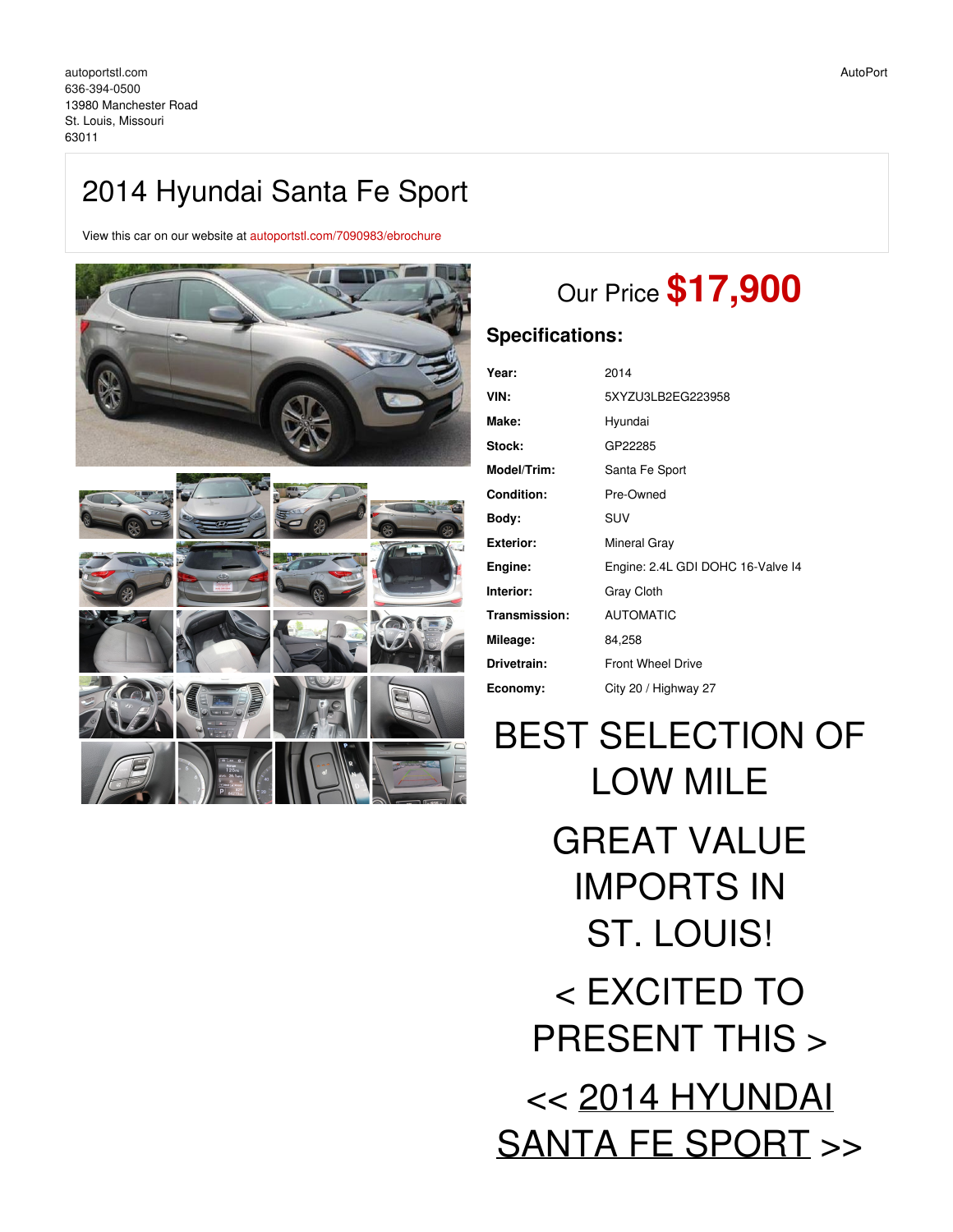## *WHAT DO YOU WANT TO KNOW:*

<> WE WANT TO EARN YOUR BUSINESS!

<> SALE PRICED FOR A FAST SALE!

<> ONE OWNER NEW CAR TRADE IN

<> CLEAN CARFAX HISTORY

<> HAS NEVER BEEN IN ACCIDENT

<> SERVICE RECORDS

<> MUCH, MUCH MORE

*WHAT DO YOU WANT TO GO:*

<> MISSOURI STATE SAFETY INSPECTED

<> FEDERAL EMISSION TEST COMPLETED

<> READY FOR IMMEDIATE DELIVERY

<> CREDIT UNION FINANCING AVAILABLE

<> LOW COMPETITIVE RATES FOR ALL CREDIT SITUATIONS

<> COMPREHENSIVE EXTENDED WARRANTY AVAILABLE

<> WE CAN ASSIST WITH NATIONWIDE SHIPPING

<> *DON'T DELAY >> CALL, TEXT, EMAIL, OR FACEBOOK TODAY!!*

<> TEXT OR CALL GORDON FOR A QUICK RESPONSE 314-229-8205

<> TEXT OR CALL TODAY TO SET AN APPOINTMENT FOR A PERSONAL VIEWING & TEST RIDE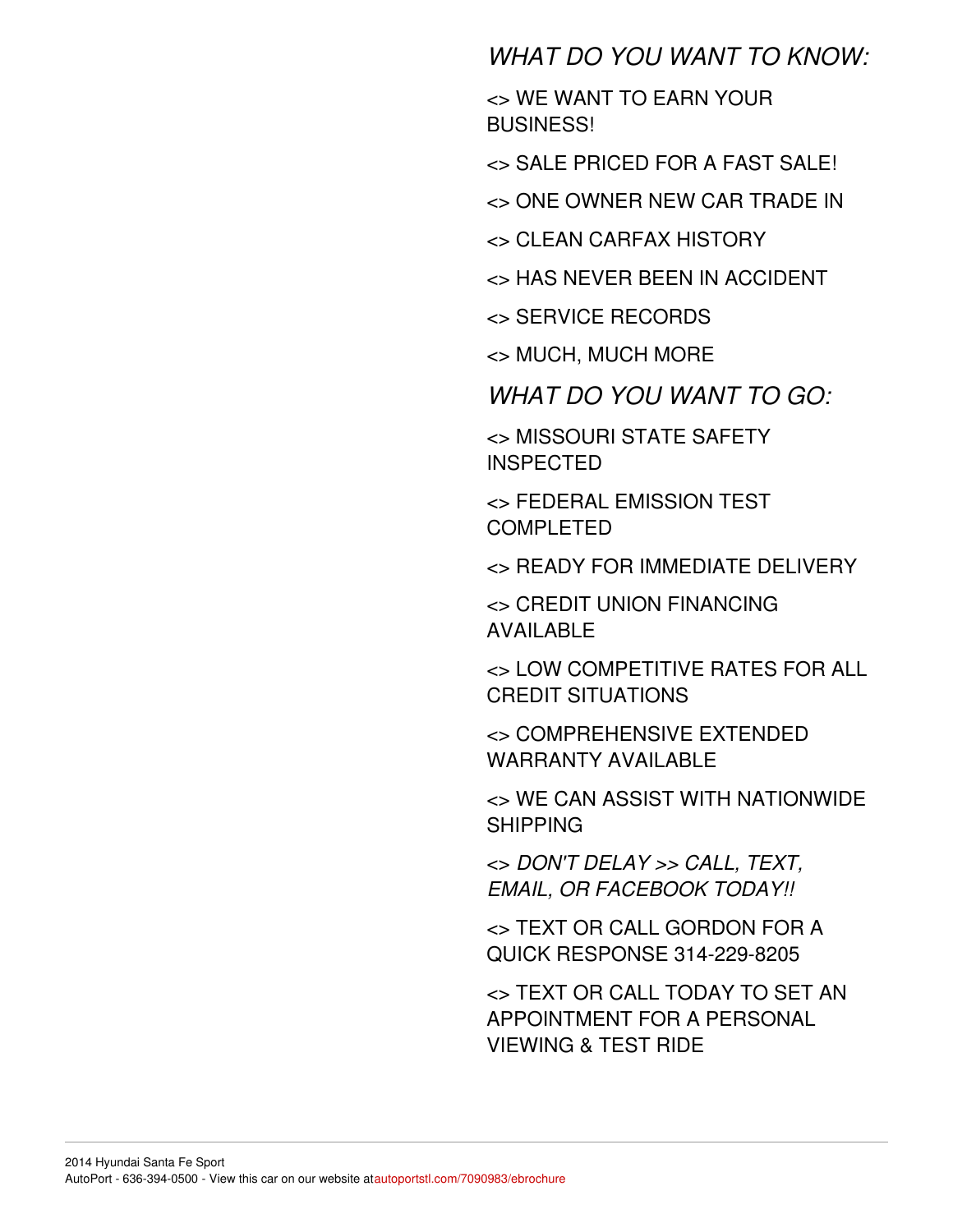

2014 Hyundai Santa Fe Sport

AutoPort - 636-394-0500 - View this car on our website a[tautoportstl.com/7090983/ebrochure](https://autoportstl.com/vehicle/7090983/2014-hyundai-santa-fe-sport-st-louis-missouri-63011/7090983/ebrochure)

## **Installed Options**

### **Interior**

- 2 Seatback Storage Pockets- 4 12V DC Power Outlets
- 40-20-40 Folding Split-Bench Front Facing Manual Reclining Fold Forward Seatback Rear Seat
- Air Filtration- Analog Appearance- Cargo Area Concealed Storage- Cargo Space Lights
- Carpet Floor Trim- Cruise Control w/Steering Wheel Controls- Day-Night Rearview Mirror
- Delayed Accessory Power
- Driver And Passenger Visor Vanity Mirrors w/Driver And Passenger Illumination
- Driver Foot Rest- Driver Seat- FOB Controls -inc: Cargo Access
- Fade-To-Off Interior Lighting- Front Center Armrest and Rear Center Armrest
- Front Cupholder- Front Map Lights- Full Carpet Floor Covering- Full Cloth Headliner
- Full Floor Console w/Covered Storage, Mini Overhead Console w/Storage and 4 12V DC Power Outlets
- Gauges -inc: Speedometer, Odometer, Engine Coolant Temp, Tachometer, Trip Odometer and Trip Computer
- HVAC -inc: Underseat Ducts and Headliner/Pillar Ducts
- Instrument Panel Bin, Driver / Passenger And Rear Door Bins
- Interior Trim -inc: Simulated Wood Instrument Panel Insert, Metal-Look Door Panel Insert and Metal-Look Interior Accents
- Locking Glove Box
- Manual Adjustable Front Head Restraints and Manual Adjustable Rear Head Restraints
- Manual Air Conditioning- Manual Tilt/Telescoping Steering Column
- Multi-Adjustable Bucket Seats -inc: driver's seat manual adjustable lumbar support
- Outside Temp Gauge- Passenger Seat- Perimeter Alarm
- Power 1st Row Windows w/Driver 1-Touch Up/Down
- Power Door Locks w/Autolock Feature
- Power Rear Windows and Fixed 3rd Row Windows- Rear Cupholder
- Remote Keyless Entry w/Integrated Key Transmitter, Illuminated Entry, Illuminated Ignition Switch and Panic Button
- Remote Releases -Inc: Power Fuel
- Stain-Resistant Cloth Seating Surfaces -inc: Yes Essentials fabric Systems Monitor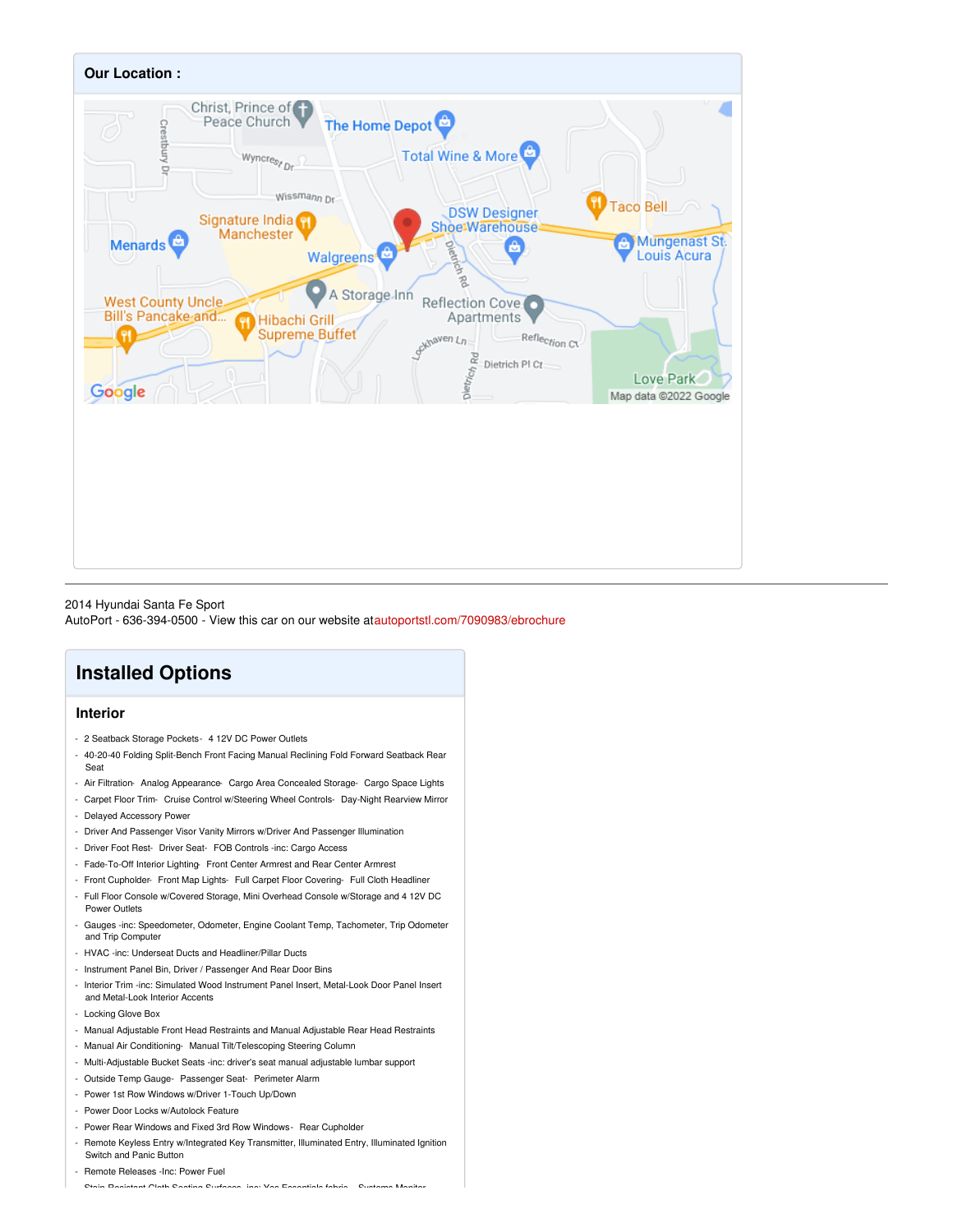- Stain-Resistant Cloth Seating Surfaces -inc: Yes Essentials fabric Systems Monitor
- Tracker System- Trip Computer- Urethane Gear Shifter Material

#### **Exterior**

- Auto Off Projector Beam Halogen Daytime Running Headlamps
- Black Bodyside Cladding and Black Wheel Well Trim
- Body-Colored Front Bumper w/Black Rub Strip/Fascia Accent
- Body-Colored Power Side Mirrors w/Manual Folding
- Body-Colored Rear Bumper w/Black Rub Strip/Fascia Accent- Chrome Door Handles
- Chrome Grille- Chrome Side Windows Trim- Clearcoat Paint
- Compact Spare Tire Stored Underbody w/Crankdown- Deep Tinted Glass
- Fixed Rear Window w/Fixed Interval Wiper, Heated Wiper Park and Defroster
- Front Windshield -inc: Sun Visor Strip- Fully Galvanized Steel Panels
- Liftgate Rear Cargo Access- Lip Spoiler- Steel Spare Wheel
- Tailgate/Rear Door Lock Included w/Power Door Locks Tires: P235/65 R17
- Variable Intermittent Wipers- Wheels: 17" x 7" Aluminum Alloy

### **Safety**

- 2 Seatback Storage Pockets- 4 12V DC Power Outlets
- 40-20-40 Folding Split-Bench Front Facing Manual Reclining Fold Forward Seatback Rear Seat
- Air Filtration- Analog Appearance- Cargo Area Concealed Storage- Cargo Space Lights
- Carpet Floor Trim- Cruise Control w/Steering Wheel Controls- Day-Night Rearview Mirror
- Delayed Accessory Power
- Driver And Passenger Visor Vanity Mirrors w/Driver And Passenger Illumination
- Driver Foot Rest- Driver Seat- FOB Controls -inc: Cargo Access
- Fade-To-Off Interior Lighting- Front Center Armrest and Rear Center Armrest
- Front Cupholder- Front Map Lights- Full Carpet Floor Covering- Full Cloth Headliner
- Full Floor Console w/Covered Storage, Mini Overhead Console w/Storage and 4 12V DC Power Outlets
- Gauges -inc: Speedometer, Odometer, Engine Coolant Temp, Tachometer, Trip Odometer and Trip Computer
- HVAC -inc: Underseat Ducts and Headliner/Pillar Ducts
- Instrument Panel Bin, Driver / Passenger And Rear Door Bins
- Interior Trim -inc: Simulated Wood Instrument Panel Insert, Metal-Look Door Panel Insert and Metal-Look Interior Accents
- Locking Glove Box
- Manual Adjustable Front Head Restraints and Manual Adjustable Rear Head Restraints
- Manual Air Conditioning- Manual Tilt/Telescoping Steering Column
- Multi-Adjustable Bucket Seats -inc: driver's seat manual adjustable lumbar support
- Outside Temp Gauge- Passenger Seat- Perimeter Alarm
- Power 1st Row Windows w/Driver 1-Touch Up/Down
- Power Door Locks w/Autolock Feature
- Power Rear Windows and Fixed 3rd Row Windows- Rear Cupholder
- Remote Keyless Entry w/Integrated Key Transmitter, Illuminated Entry, Illuminated Ignition
- Switch and Panic Button
- Remote Releases -Inc: Power Fuel
- Stain-Resistant Cloth Seating Surfaces -inc: Yes Essentials fabric Systems Monitor
- Tracker System- Trip Computer- Urethane Gear Shifter Material

#### **Mechanical**

- 130 Amp Alternator- 17.4 Gal. Fuel Tank
- 4-Wheel Disc Brakes w/4-Wheel ABS, Front Vented Discs, Brake Assist, Hill Descent Control and Hill Hold Control
- 54-Amp/Hr Maintenance-Free Battery w/Run Down Protection- Axle Ratio 3.648
- Electric Power-Assist Speed-Sensing Steering- Engine: 2.4L GDI DOHC 16-Valve I4
- Front And Rear Anti-Roll Bars- Front-Wheel Drive- GVWR: 4,850 lbs
- Gas-Pressurized Shock Absorbers- Multi-Link Rear Suspension w/Coil Springs
- Single Stainless Steel Exhaust- Strut Front Suspension w/Coil Springs
- Transmission w/Driver Selectable Mode
- Transmission: 6-Speed Automatic w/SHIFTRONIC & OD -inc: lock-up torque converter and manual shift mode

<p> <strong><em><font size="2">We offer comprehensive extended warranties. Please call for prices</font></em></strong></p> <p> <strong><em><font size="2">We offer competitive financing. Please call to apply</font></em></strong></p>